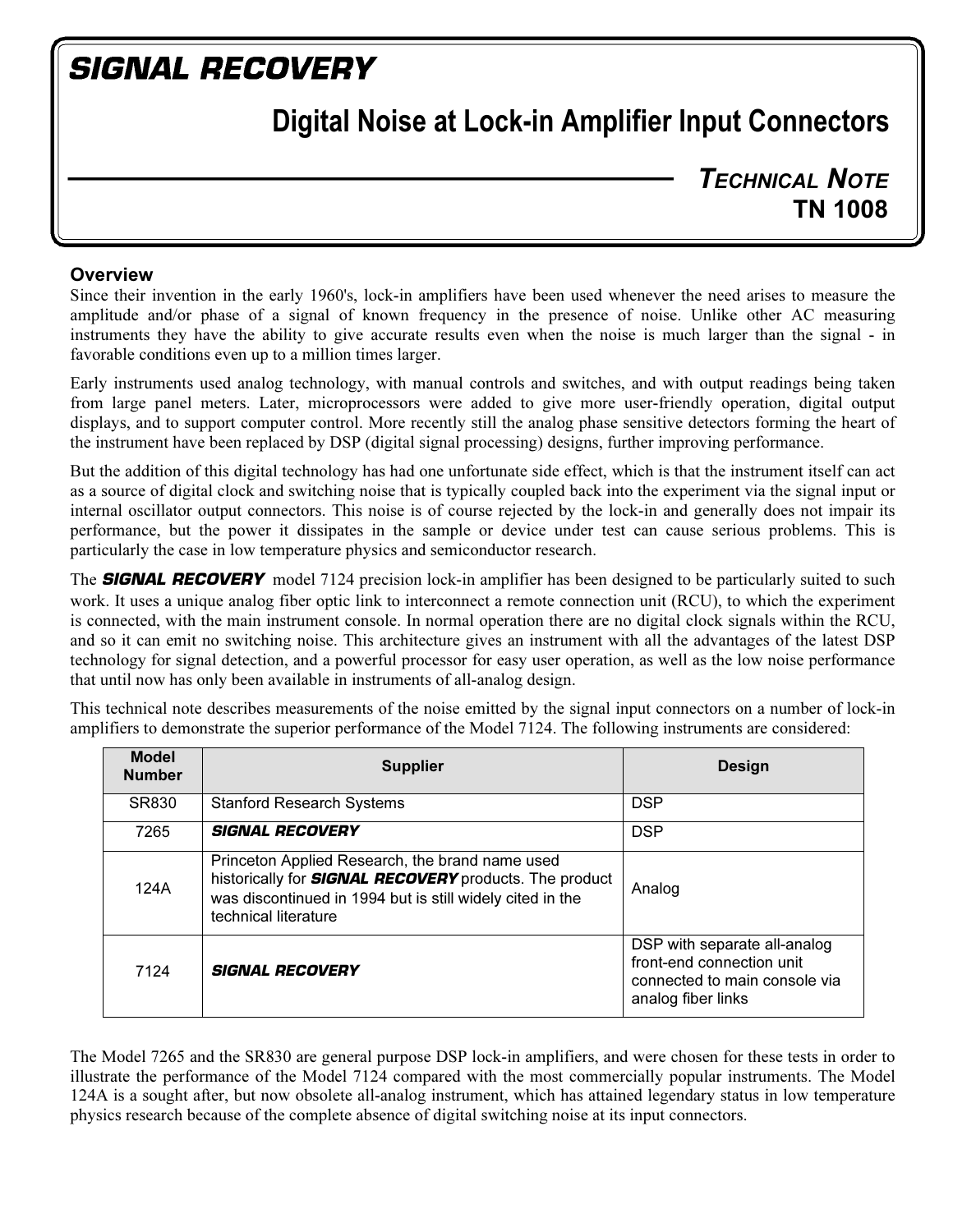Digital Noise at Lock-in Amplifier Input Connectors



Figure 1, Spectral Measurement Test Setup

### Spectral Measurements

In the first set of tests the input connector on each instrument was connected to a general-purpose spectrum analyzer via a low noise wideband preamplifier, in order to improve the overall sensitivity of the measurement. The preamplifier was set to  $\times 100$ gain with an input impedance of 50  $\Omega$ , and had a bandwidth of greater than 200 MHz. The test setup is shown in figure 1.

It might be expected that if the lock-in amplifier were turned off then there would be no measurable signal on the spectrum analyzer. However, the presence of interconnecting cables and ground connections to the line power source mean that this is not the case, so two sets of measurements were therefore taken. In the first, the instrument was connected to the line power supply but turned off, giving a "background" measurement, and in the second it was turned on. The intention was to identify the additional energy generated by the instrument when it is turned on and which is therefore properly attributed to its operation. In many real experiments researchers use a Faraday cage and extensive RF filtering on the line power supply to significantly reduce the background level.

Figure 2 shows the background spectrum for the Stanford Research Systems model SR830 when it is turned off, and figure 3 the same measurement when it is turned on. The significant increase in energy above



Figure 2, Background Spectrum when turned Off - Figure 3, Spectrum when turned On - Model SR830 Model SR830

40 MHz that is output from the input connector is very apparent.

Figures 4 and 5 show the results for the same measurement using the **SIGNAL RECOVERY** model 7265. The two spectra are similar for frequencies up to 100 MHz, but there is some additional energy in the region above this when the instrument is operating, although very much less than in the case of the SR830.

The benchmark against which the model 7124 will be compared is, though, the model 124A. Figures 6 and 7 show the results for this unit. There is some increase in signal in the 40 MHz to 80 MHz region, which given that this unit has no digital clock signals cannot be caused by these breaking into the signal channel. Rather, it is most likely to be due to changes in the impedance of the input circuits between their powered and unpowered states. Most noticeably, though, in the region above 80 MHz there is no significant difference in the spectra, and there is less energy than in the case of the Stanford Research Systems model SR830 or **SIGNAL RECOVERY** model 7265.

Figures 8 and 9 show the results for the **SIGNAL RECOVERY** model 7124. In this case there is no additional noise when the unit is turned on, and indeed the rejection of background interference in frequencies up to 40 MHz actually improves, again

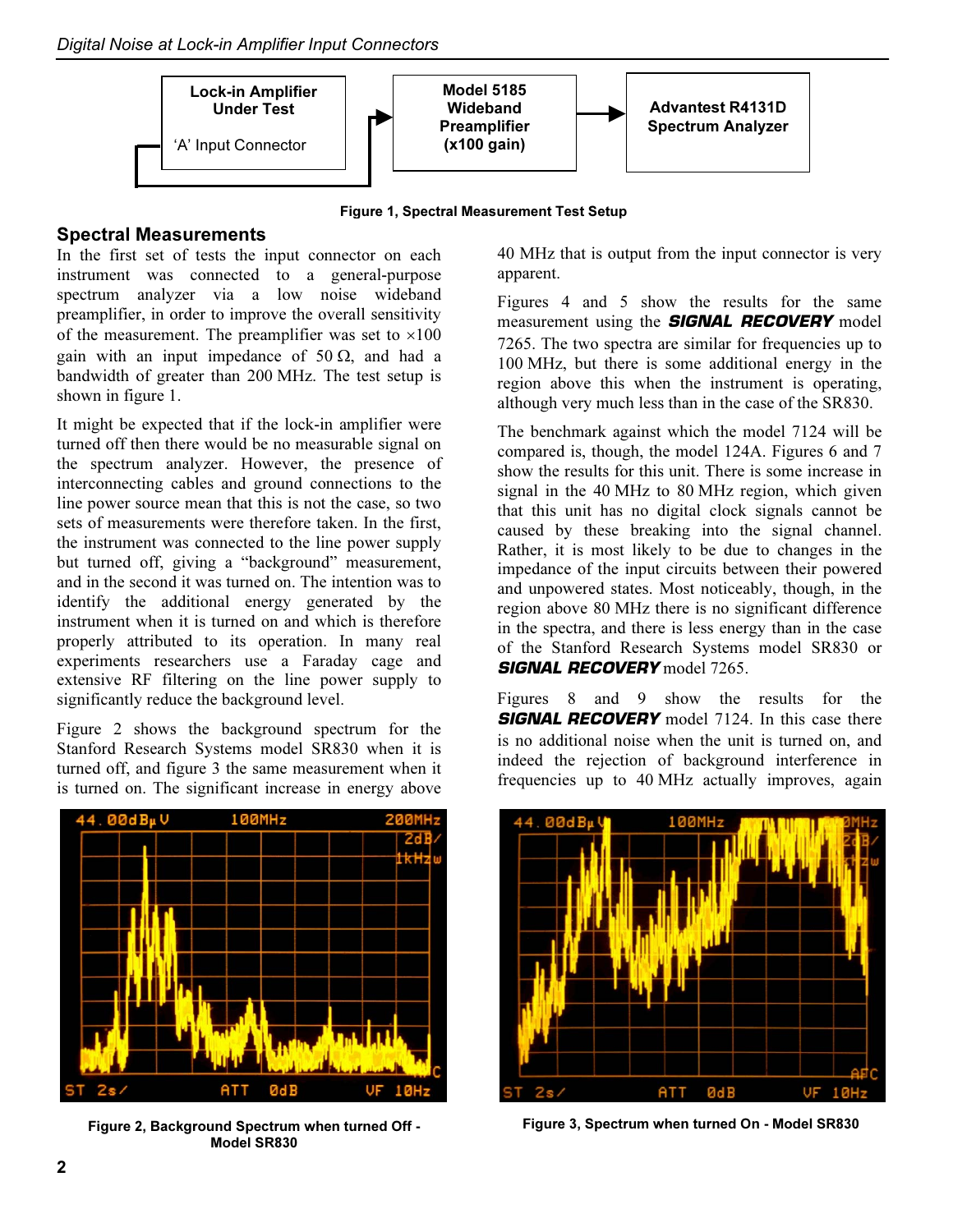most probably due to changes in the impedance of the input circuits between their powered and unpowered states.

In conclusion, the spectral power tests clearly indicate that of the three instruments in current production, the



Figure 4, Background Spectrum when turned Off - Model 7265



Figure 6, Background Spectrum when turned Off - Model 124A



Figure 8, Background Spectrum when turned Off - Model 7124

model 7124 has the lowest emission of interfering signals from its input connectors, and furthermore, its performance matches or even exceeds that of the nowobsolete model 124A.



Figure 5, Spectrum when turned On - Model 7265



Figure 7, Spectrum when turned On - Model 124A



Figure 9, Spectrum when turned On - Model 7124